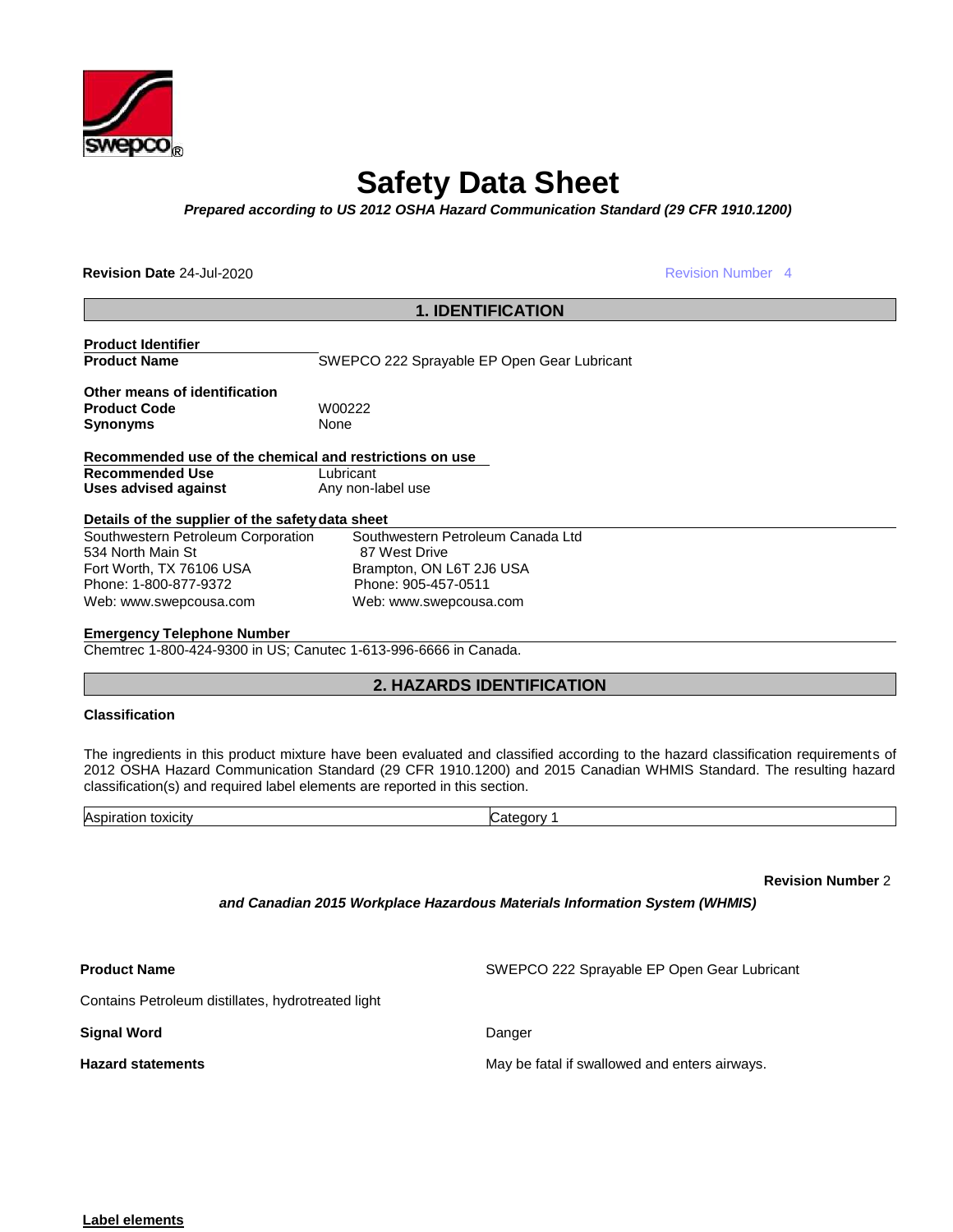

**Ingestion**

**Pictograms**

|                                            | IF SWALLOWED: Immediately call a POISON CENTER or          |  |  |  |  |  |
|--------------------------------------------|------------------------------------------------------------|--|--|--|--|--|
|                                            | doctor/physician. Do not induce vomiting.                  |  |  |  |  |  |
| <b>Precautionary Statements - Storage</b>  | Store locked up.                                           |  |  |  |  |  |
| <b>Precautionary Statements - Disposal</b> | Dispose of container to an approved waste disposal plant.  |  |  |  |  |  |
| Hazards not otherwise classified (HNOC)    | No other information available.                            |  |  |  |  |  |
| <b>Other Information</b><br>Other hazards  | May be harmful in contact with skin.                       |  |  |  |  |  |
| Unknown acute toxicity                     | 86.33% of the mixture consists of ingredient(s) of unknown |  |  |  |  |  |

# **3. COMPOSITION/INFORMATION ON INGREDIENTS**

toxicity.

| <b>Mixture</b>                            |                        |               |          |                     |
|-------------------------------------------|------------------------|---------------|----------|---------------------|
| <b>Chemical Family</b>                    | Petroleum hydrocarbon. |               |          |                     |
|                                           | <b>Chemical Name</b>   | <b>CAS-No</b> | Weight % | <b>Trade Secret</b> |
| Petroleum distillates, hydrotreated light |                        | 64742-47-8    | 10 - 20% |                     |
|                                           |                        |               |          |                     |

\*The exact percentage (concentration) of composition has been withheld as a trade secret.

| Description of first aid measures    | <b>FIRST AID MEASURES</b><br>4.                                                                          |                                                                                                                          |  |  |  |  |  |
|--------------------------------------|----------------------------------------------------------------------------------------------------------|--------------------------------------------------------------------------------------------------------------------------|--|--|--|--|--|
| <b>Eye Contact</b>                   |                                                                                                          |                                                                                                                          |  |  |  |  |  |
| <b>Skin Contact</b>                  | Rinse thoroughly with plenty of water, also under the eyelids. If symptoms persist, call a<br>physician. |                                                                                                                          |  |  |  |  |  |
| contaminated clothing before re-use. |                                                                                                          | Wash off with warm water and soap. In the case of skin irritation or allergic reactions see a physician. Remove and wash |  |  |  |  |  |
| <b>Inhalation</b>                    | First aid is not required.                                                                               |                                                                                                                          |  |  |  |  |  |
| Ingestion                            |                                                                                                          | Clean mouth with water and drink afterwards plenty of water.                                                             |  |  |  |  |  |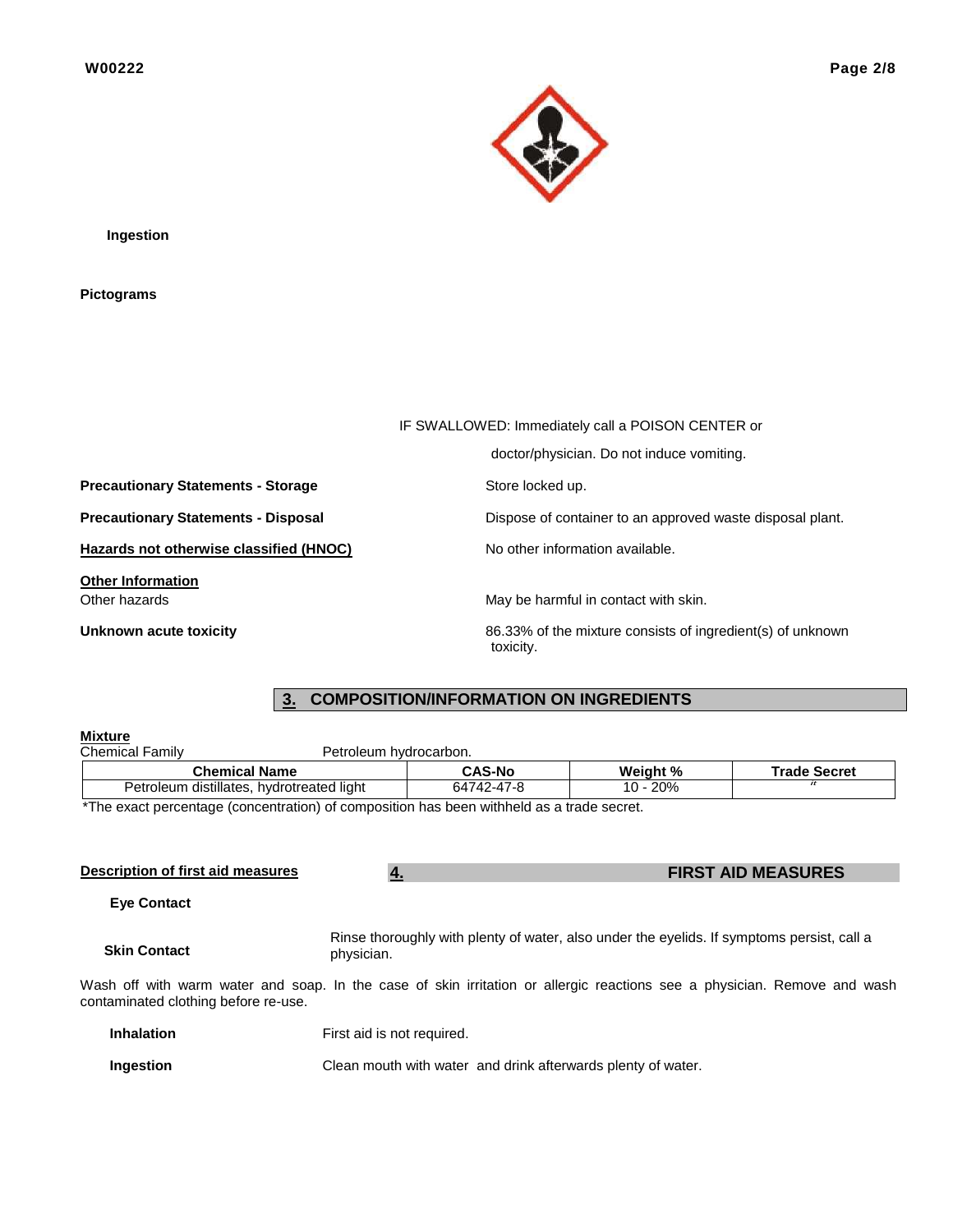#### **Most important symptoms and effects, both acute and delayed**

**Symptoms** No other information available.

#### **Indication of any immediate medical attention and special treatment needed**

**Notes to Physician Treat symptomatically.** 

### **5. FIRE-FIGHTING MEASURES**

#### **Suitable Extinguishing Media**

Foam. Dry chemical or CO2. Cool containers with flooding quantities of water until well after fire is out.

**Unsuitable Extinguishing Media** Do not scatter spilled material with high pressure water streams.

#### **Specific Hazards Arising from the Chemical**

No other information available.

**Hazardous Combustion Products** Hydrocarbons. Carbon monoxide. Hydrogen sulfide (H2S) may be produced above 250° F  $(121° C).$ 

**Explosion Data Sensitivity to mechanical impact n**one. **Sensitivity to static discharge** None. **Protective Equipment and Precautions for Firefighters** Wear self-contained breathing apparatus and protective suit.

#### **6. ACCIDENTAL RELEASE MEASURES**

#### **Personal precautions, protective equipment and emergency procedures**

Use personal protective equipment. Avoid contact with skin, eyes and clothing. Ensure adequate ventilation. Remove all sources of ignition.

#### **Environmental Precautions**

Prevent further leakage or spillage if safe to do so. Prevent product from entering drains.

**Methods and material for containment and cleaning up** Prevent further leakage or spillage if safe to do so.

Take up mechanically and collect in suitable container for disposal.

#### **7. HANDLING AND STORAGE**

#### **Precautions for safe handling**

**Handling** Handle in accordance with good industrial hygiene and safety practice.

#### **Conditions for safe storage, including any incompatibilities**

**Storage** Keep container tightly closed in a dry and well-ventilated place. Keep out of the reach of children.

**Incompatible Materials** Strong oxidizing agents.

#### **8. EXPOSURE CONTROLS/PERSONAL PROTECTION**

#### **Control parameters**

**Exposure Guidelines** This product does not contain any hazardous materials with occupational exposure limits established by the region specific regulatory bodies.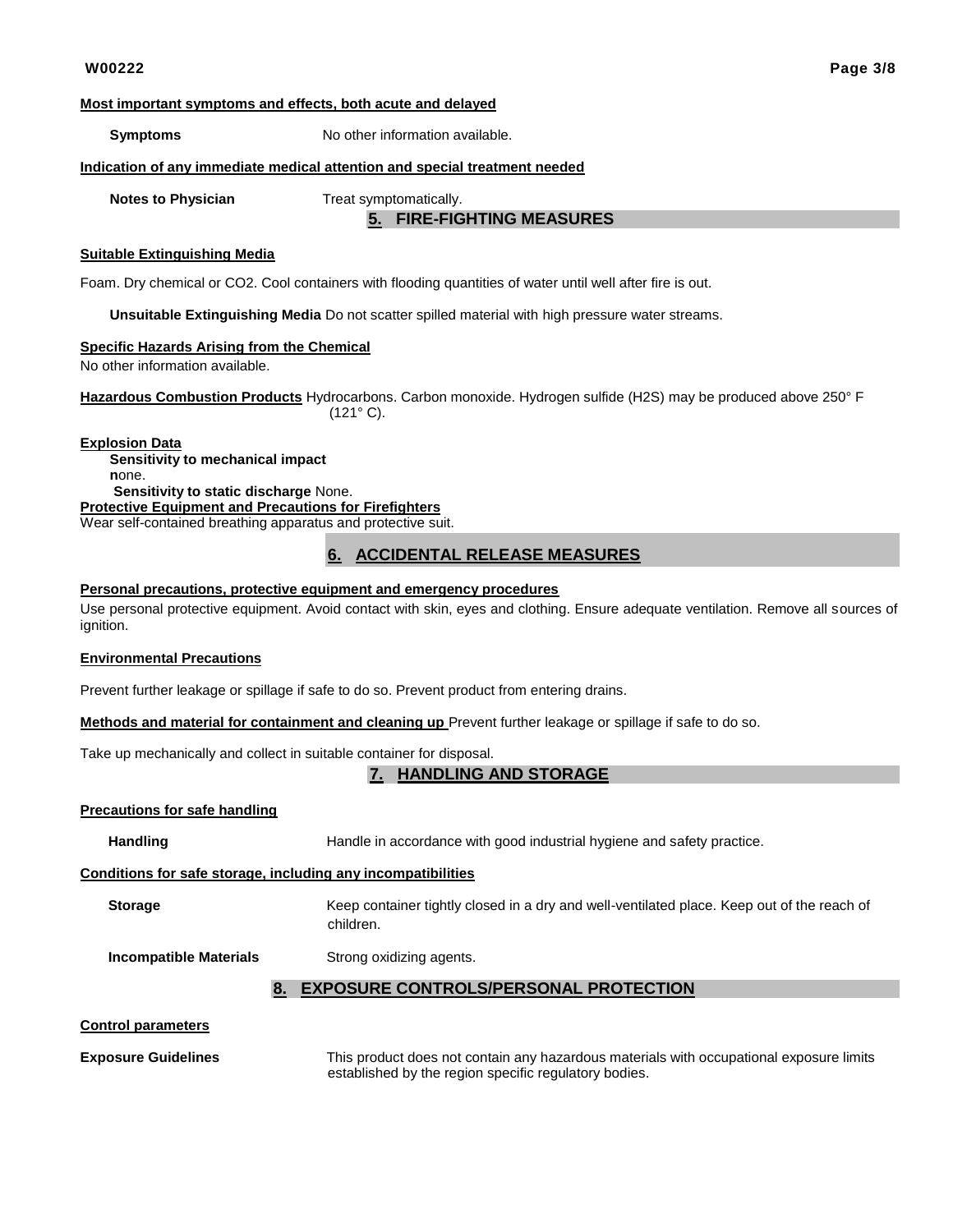#### **Appropriate engineering controls**

Use in well-ventilated area. If user operations generate an oil mist, use process enclosures, local exhaust ventilation or other engineering controls to control airborne levels below the recommended mineral oil mist exposure limits (ACGIH TLV TWA: 5 mg/m<sup>3</sup>; ACGIH TLV STEL: 10 mg/m<sup>3</sup>; OSHA PEL TWA: 5 mg/m<sup>3</sup>).

#### **Individual protection measures, such as personal protective equipment**

| <b>Eye/face Protection</b>                                                                                                                                                                                                                                                                                    | Safety glasses with side-shields.                                                                                                                                                                                                                                                                                                                                 |  |  |  |
|---------------------------------------------------------------------------------------------------------------------------------------------------------------------------------------------------------------------------------------------------------------------------------------------------------------|-------------------------------------------------------------------------------------------------------------------------------------------------------------------------------------------------------------------------------------------------------------------------------------------------------------------------------------------------------------------|--|--|--|
| Skin and body protection<br><b>Respiratory Protection</b>                                                                                                                                                                                                                                                     | Suitable protective clothing.<br>If exposure limits are exceeded or irritation is experienced, NIOSH/MSHA approved<br>respiratory protection should be worn. Positive-pressure supplied air respirators may be<br>required for high airborne contaminant concentrations. Respiratory protection must be<br>provided in accordance with current local regulations. |  |  |  |
| General Hygiene Considerations When using, do not eat, drink or smoke. Regular cleaning of equipment, work area and<br>clothing. Avoid contact with skin, eyes and clothing. Wash hands before breaks and<br>immediately after handling the product. Keep away from food, drink and animal feeding<br>stuffs. |                                                                                                                                                                                                                                                                                                                                                                   |  |  |  |

# **9. PHYSICAL AND CHEMICAL PROPERTIES**

#### **Information on basic physical and chemical properties**

**Physical State** Thick liquid

| Color                            | Blue                           |                  |
|----------------------------------|--------------------------------|------------------|
| Odor                             | Petroleum distillates          |                  |
| <b>Odor Threshold</b>            | No other information available |                  |
| <b>Property</b>                  | <b>Values</b>                  | Remarks • Method |
| рH                               | No other information available |                  |
| Melting point / freezing point   | No other information available |                  |
| <b>Boiling Point/Range</b>       | No other information available |                  |
| <b>Flash Point</b>               | 204 °C                         |                  |
| <b>Evaporation Rate</b>          | No other information available |                  |
| Flammability (solid, gas)        | No other information available |                  |
| <b>Flammability Limit in Air</b> |                                |                  |
| <b>Upper flammability limit:</b> | No other information available |                  |
| Lower flammability limit:        | No other information available |                  |
| Vapor pressure                   | No other information available |                  |
| <b>Vapor Density</b>             | No other information available |                  |
| <b>Relative density</b>          | 0.96                           |                  |
| <b>Water Solubility</b>          | No other information available |                  |
| Solubility in other solvents     | No other information available |                  |
| <b>Partition coefficient</b>     | No other information available |                  |
| <b>Autoignition Temperature</b>  | No other information available |                  |
| <b>Decomposition temperature</b> |                                |                  |
| Kinematic viscosity @40C         | No other information available |                  |
| <b>Dynamic viscosity</b>         | No other information available |                  |
| <b>Explosive Properties</b>      | No other information available |                  |
| <b>Oxidizing Properties</b>      | No other information available |                  |
| <b>Other Information</b>         |                                |                  |
| <b>Softening Point</b>           | No other information available |                  |
| <b>Molecular Weight</b>          | No other information available |                  |
| <b>Volatiles, % Vol</b>          | No other information available |                  |
| <b>Density</b>                   | No other information available |                  |
| <b>Bulk Density</b>              | No other information available |                  |
|                                  |                                |                  |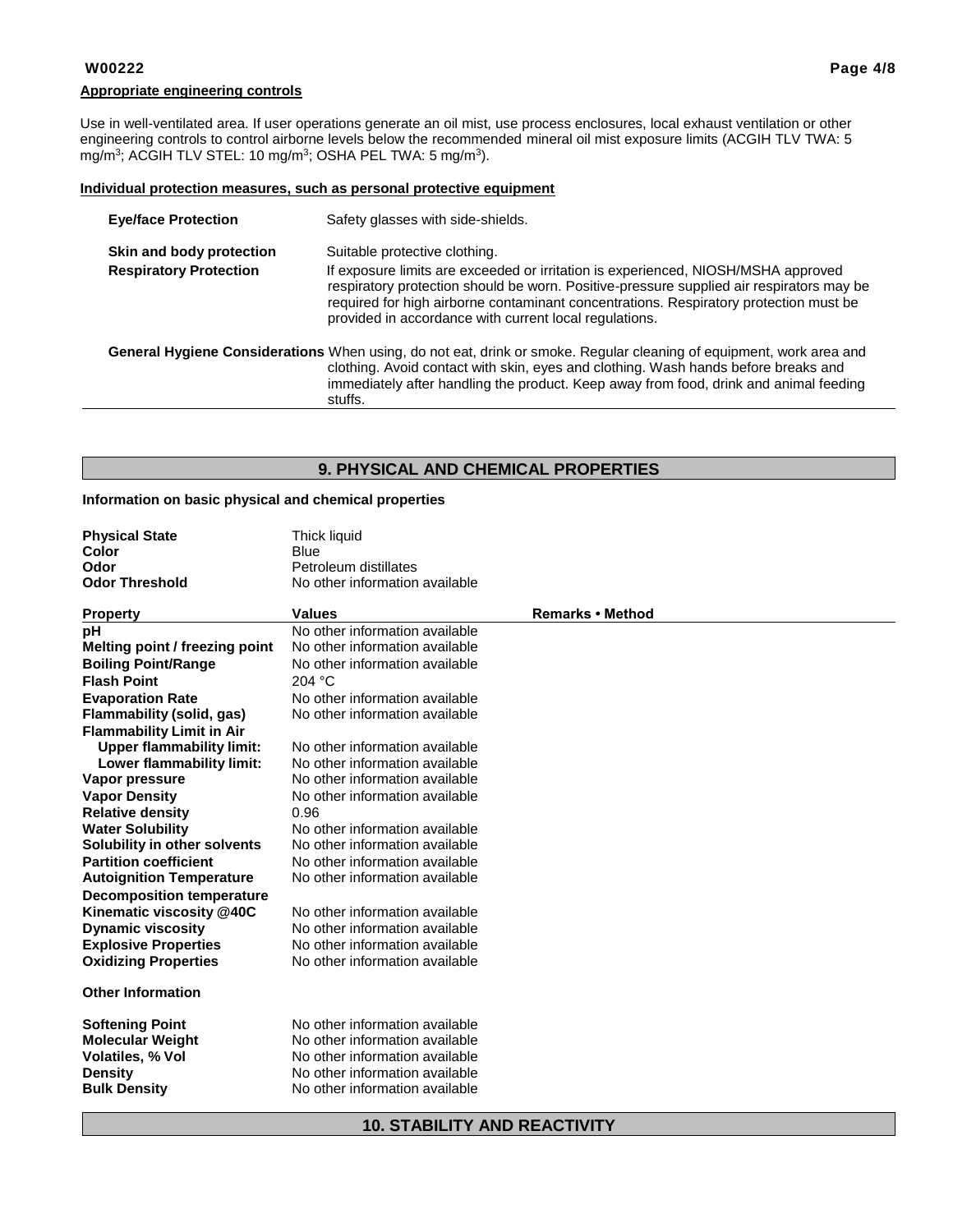#### **Reactivity**

None under normal use conditions.

#### **Chemical Stability**

Stable under recommended storage conditions.

#### **Possibility of Hazardous Reactions**

None under normal use conditions. Hazardous polymerization does not occur.

#### **Conditions to Avoid**

Heat, flames and sparks.

### **Incompatible Materials**

Strong oxidizing agents.

#### **Hazardous Decomposition Products**

Hydrocarbons. Carbon monoxide. Hydrogen sulfide (H2S) may be produced above 250° F (121° C).

#### **11. TOXICOLOGICAL INFORMATION**

#### **Information on likely routes of exposure**

#### **Principle Routes of Exposure** Skin contact. Eye contact.

**Product Information** Toxicity of this complete mixture has not been evaluated. If information is available on any of the individual components of the mixture, it is presented in this section. If no information appears in this section, there is no toxicological information available for any of the components of the mixture.

| <b>Chemical Name</b>                                             | Oral LD50          | <b>Dermal LD50</b>      |                        |  |  |  |  |
|------------------------------------------------------------------|--------------------|-------------------------|------------------------|--|--|--|--|
| Petroleum<br>distillates,<br>hvdrotreated<br>light<br>64742-47-8 | > 5000 mg/kg (Rat) | > 2000 mg/kg ( Rabbit ) | $> 5.2$ mg/L (Rat) 4 h |  |  |  |  |

#### **Eye Contact Skin Contact**

#### **Inhalation Ingestion**

Contact with eyes may cause irritation.

Repeated or prolonged skin contact may cause allergic reactions with susceptible persons. None known. May be harmful if swallowed. Potential for aspiration if swallowed. Not an expected route of exposure. Aspiration may cause pulmonary edema and pneumonitis.

#### **Delayed and immediate effects as well as chronic effects from short and long-term exposure**

| <b>Sensitization</b><br><b>Mutagenic Effects</b><br>Carcinogenicity                             | No other information available.<br>No other information available.<br>The table below indicates if any agency has listed any ingredient of this product as a<br>carcinogen. If no table appears, no toxicological information was found. |
|-------------------------------------------------------------------------------------------------|------------------------------------------------------------------------------------------------------------------------------------------------------------------------------------------------------------------------------------------|
| <b>Chronic Toxicity</b>                                                                         | Reports have associated repeated and prolonged occupational overexposure to petroleum<br>based products with liver, kidney, brain and nervous system damage. There is, however,                                                          |
| <b>Reproductive Effects</b><br><b>STOT - single exposure</b><br><b>STOT - repeated exposure</b> | No other information available.<br>No other information available.<br>No other information available.<br>no reported human evidence that these effects occur when exposure is maintained<br>below OSHA and ACGIH limits                  |

**Aspiration hazard** No other information available.

#### **Numerical measures of toxicity**

If this product has been classified as a toxic mixture and numerical measures of toxicity have been calculated based on chapter 3.1 of the GHS document, that data will appear below. If no toxicity calculations appear below, no data is available.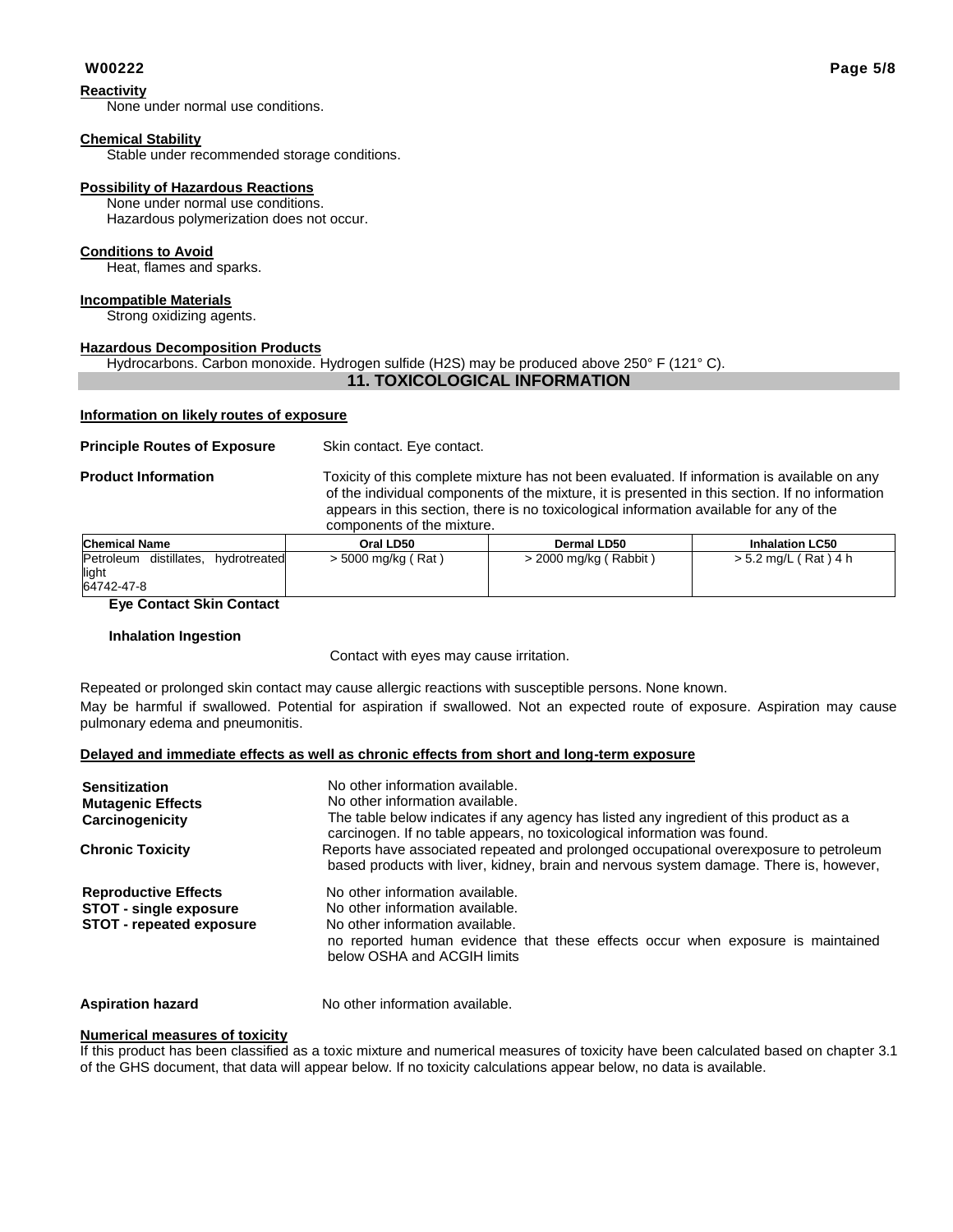### **12. ECOLOGICAL INFORMATION**

### **Ecotoxicity**

If ecotoxicity data is available on any of the components of this product, the data will be presented in the table below. If there is no table, there is no data available on any of the components of this product.

87.41 *%* of the mixture consists of components(s) of unknown hazards to the aquatic environment

**Chemical Name Algae/aquatic plants Freshwater Fish Water Flea**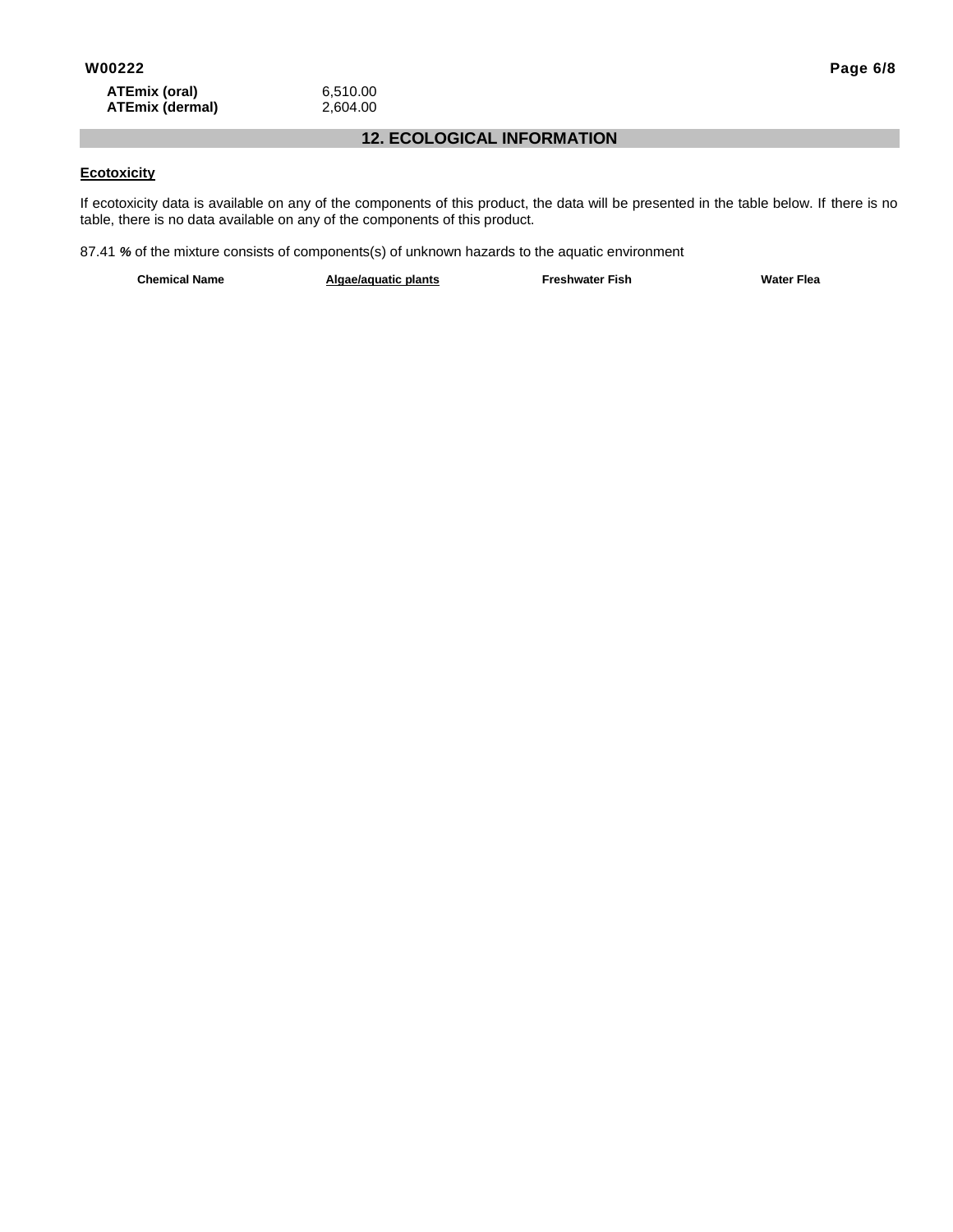| Petroleum distillates, hydrotreated light -<br>64742-47-8 | 45: 96 h Pimephales promelas mg/L<br>4720: 96 h Den-dronereides<br>LC50 flow-through 2.2: 96 h<br>heteropoda mg/L LC50<br>Lepomis macrochirus mg/L LC50 static 2.4: 96 h Oncorhynchus mykiss mg/L LC50 static                                                                                                                                                           |
|-----------------------------------------------------------|-------------------------------------------------------------------------------------------------------------------------------------------------------------------------------------------------------------------------------------------------------------------------------------------------------------------------------------------------------------------------|
| <b>Persistence/Degradability</b>                          | No other information available.                                                                                                                                                                                                                                                                                                                                         |
| <b>Bioaccumulative potential</b>                          | If bioaccumulation data is available on any of the components of this product, the data will<br>be presented in the table below. If there is no table, there is no data available on any of the<br>components of this product.                                                                                                                                          |
| <b>Mobility in Environmental Media</b>                    | If mobility data is available on any of the components of this product, the data will be<br>presented in the table below. If there is no table, there is no data available on any of the<br>components of this product.                                                                                                                                                 |
|                                                           | <b>13. DISPOSAL CONSIDERATIONS</b>                                                                                                                                                                                                                                                                                                                                      |
| Waste treatment methods                                   |                                                                                                                                                                                                                                                                                                                                                                         |
| <b>Waste Disposal Method</b>                              | Dispose of in accordance with Federal, state and local regulations.                                                                                                                                                                                                                                                                                                     |
| <b>Contaminated Packaging</b>                             | Do not re-use empty containers.                                                                                                                                                                                                                                                                                                                                         |
| <b>US EPA Waste Number</b>                                | Not applicable                                                                                                                                                                                                                                                                                                                                                          |
| <b>RCRA</b>                                               | Subtitle C of the Resource Conservation and Recovery Act (RCRA) requires disclosure of<br>any components of this mixture that are defined as hazardous waste by the Act. If any<br>ingredients in this product are considered hazardous waste, they will be listed in the table<br>below. If there is no table, there are no haardous waste components in this product. |
| <b>California Waste Status</b>                            | If this product contains one or more substances that are listed with the State of California<br>as a hazardous waste, data will be listed in the table below. If there is no table, there is no<br>data available.                                                                                                                                                      |
|                                                           | <b>14. TRANSPORT INFORMATION</b>                                                                                                                                                                                                                                                                                                                                        |
|                                                           |                                                                                                                                                                                                                                                                                                                                                                         |
| DOT                                                       | Not regulated                                                                                                                                                                                                                                                                                                                                                           |
| TDG                                                       | Not regulated                                                                                                                                                                                                                                                                                                                                                           |
| <b>MEX</b>                                                | Not regulated                                                                                                                                                                                                                                                                                                                                                           |
| <b>ICAO</b>                                               | Not regulated                                                                                                                                                                                                                                                                                                                                                           |
| <b>IATA</b>                                               | Not regulated                                                                                                                                                                                                                                                                                                                                                           |
| <b>IMDG/IMO</b>                                           | Not regulated                                                                                                                                                                                                                                                                                                                                                           |
| <b>RID</b>                                                | Not regulated                                                                                                                                                                                                                                                                                                                                                           |
| <b>ADR</b>                                                | Not regulated                                                                                                                                                                                                                                                                                                                                                           |
| <b>ADN</b>                                                | Not regulated                                                                                                                                                                                                                                                                                                                                                           |

# **15. REGULATORY INFORMATION**

#### **International Regulations & Inventories**

**All of the components in the product are on the following Inventory lists:** China (IECSC)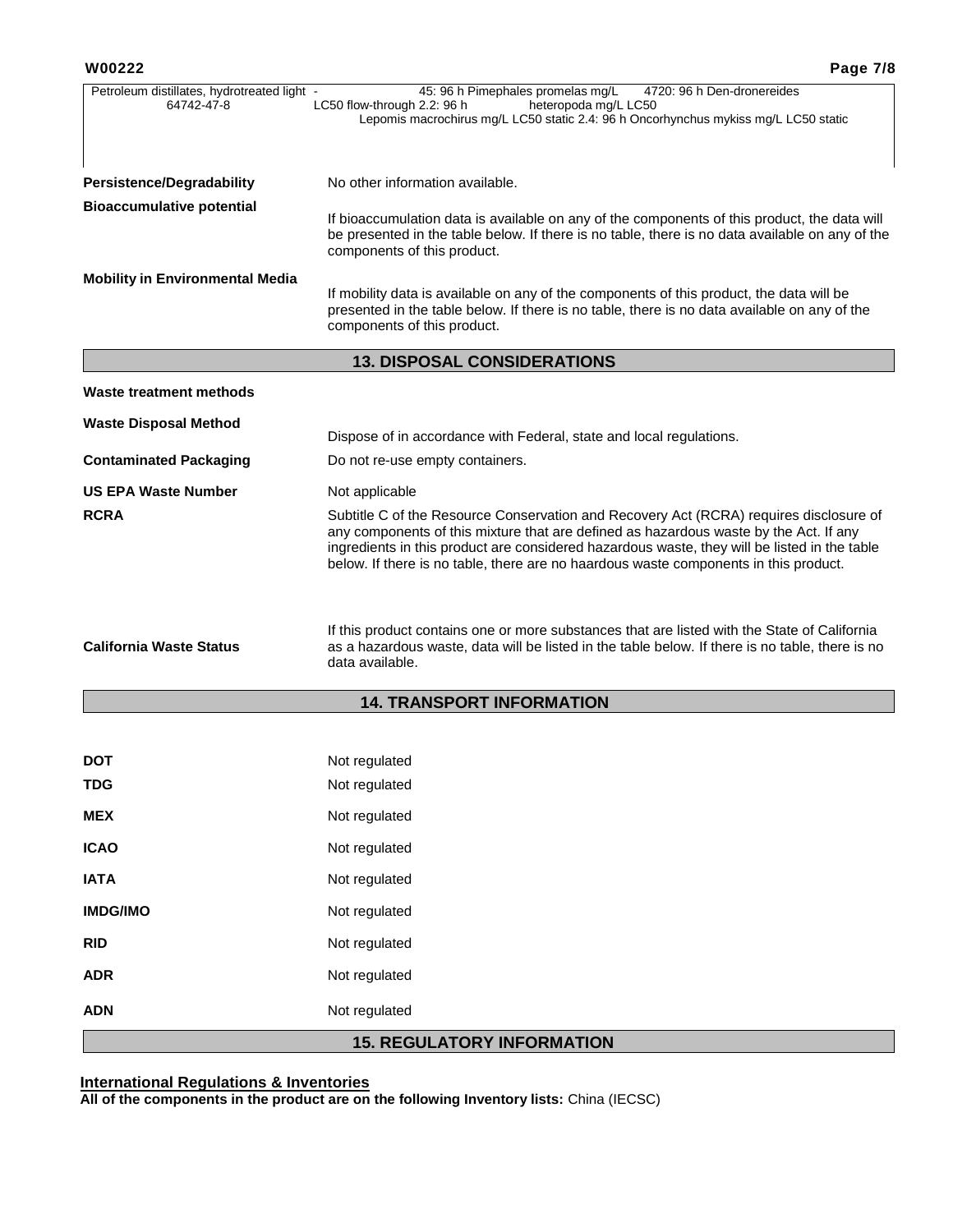| <b>Chemical Name</b>                                                                                                                                                                             | <b>CAS-No</b>                 | <b>EINECS</b> | <b>ELINCS</b>                                                                                                                                        | <b>TSCA</b> | <b>FIFRA</b> | <b>DSL</b> | <b>NDSL</b> | <b>PICCS</b> | <b>ENCS</b> | <b>CHINA</b> | <b>AICS</b> | <b>KECL</b> |  |
|--------------------------------------------------------------------------------------------------------------------------------------------------------------------------------------------------|-------------------------------|---------------|------------------------------------------------------------------------------------------------------------------------------------------------------|-------------|--------------|------------|-------------|--------------|-------------|--------------|-------------|-------------|--|
| Petroleum<br>hydrotreated light                                                                                                                                                                  | distillates, $64742 - 47 - 8$ | x             | ۰.                                                                                                                                                   | Present     |              | х          |             | x            | х           | x            | х           | KE-12550    |  |
| $X =$ Listed; $XU =$<br>Exempt; $-$ = Not<br>Listed<br><b>TSCA/FIFRA</b><br><b>DSL/NDSL</b><br><b>EINECS/ELINCS</b><br><b>ENCS</b><br><b>CHINA</b><br><b>KECL</b><br><b>PICCS</b><br><b>AICS</b> |                               |               | Does not comply<br>Does not comply<br>Does not Comply<br>Does not Comply<br>Does not Comply<br>Does not Comply<br>Does not Comply<br>Does not Comply |             |              |            |             |              |             |              |             |             |  |
| <b>U.S. Federal</b>                                                                                                                                                                              |                               |               |                                                                                                                                                      |             |              |            |             |              |             |              |             |             |  |

### **Regulations**

#### **SARA 313**

Section 313 of Title III of the Superfund Amendments and Reauthorization Act of 1986 (SARA) requires reporting of any component of this mixture that is subject to the reporting requirements of the Act and Title 40 of the Code of Federal Regulations, Part 372. If any of the ingredients in this product meet these reporting requirements, they will be listed in the table below. If there is no table, no ingredients of this product meet the reporting requirements.

#### **Clean Water Act**

The Clean Water Act (40 CFR 22.21 and 40 CFR 122.42) requires reporting of any component of this mixture designated as a regulated pollutant by the Act. If any of the ingredients in this product meet these reporting requirements, they will be listed in the table below. If there is no table, no ingredients of this product meet the reporting requirements.

#### **CERCLA**

The Comprehensive Environmental Response Compensation and Liability Act (CERCLA) (40 CFR 302) and the Superfund Amendments and Reauthorization Act (SARA) (40 CFR 355) require disclosure of any component of this mixture that meets the reporting requirements of these Acts. If any of the ingredients in this product are regulated by one or both of these Acts, they will be listed in the table below. If there is no table, no ingredients of this product meet the reporting requirments. There may be specific reporting requirements at the local, regional or state level pertaining to releases of this material.

#### **U.S. Regulations & Inventories**

#### **California Proposition 65**

California Proposition 65 requires disclosure of ingredients of this mixture that are designated as Proposition 65 substances. If any of the ingredients in this product meet these reporting requirements, they will be listed in the table below. If there is no table, no ingredients of this product meet the reporting requirements.

#### **U.S. State Right-to-Know Regulations**

No regulatory requirements found. All components of this product are either listed on applicable inventories or are exempt from listing requirements.

# **U.S. EPA Label Information**

**EPA Registration Number** Not applicable

#### **16. OTHER INFORMATION, INCLUDING DATE OF PREPARATION OF THE LAST REVISION**

#### **Regulatory Lists Searched & Other Sources of Information**

ACGIH - American Converence of Governmental Industrial Hygienists ADN - European Agreement for International Carriage of Dangerous Goods by Inland Waterways ADR - European Agreement for International Carriage of Dangerous Goods by Road AICS - Australian Inventory of Chemical Substances ANSI - American National Standards Institute CAP65 - California Proposition 65 Hazard List CAS - Chemical Abstract Services